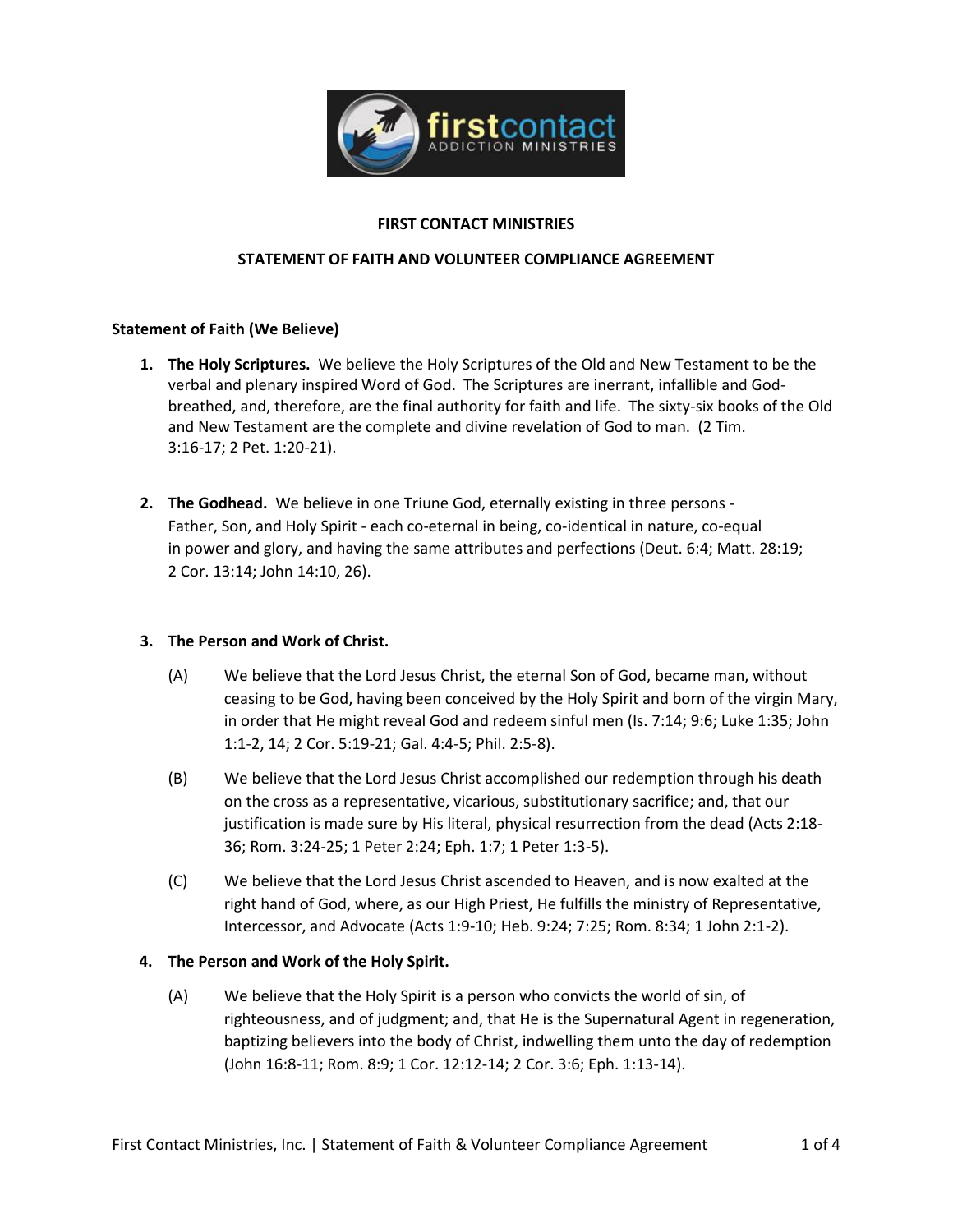- (B) We believe that He is the Divine Teacher who assists believers to understand and appropriate the Scriptures and that it is the privilege and duty of all the saved to be filled with the Spirit (Eph. 1:17-18; 5:18; 1 John 2:20, 27).
- (C) We believe that God is sovereign in the bestowal of spiritual gifts to every believer. God uniquely uses evangelists, pastors, and teachers to equip believers in the assembly in order that they can do the work of the ministry (Rom. 12:3-8; 1 Cor. 12:4- 11,28; Eph. 4:7-12).
- **5. The Total Depravity of Man.** We believe that man was created in the image and likeness of God, but that in Adam's sin the human race fell, inherited a sinful nature, and became alienated from God; and, that man is totally depraved, and, of himself, utterly unable to remedy his lost condition (Gen. 1:26-27; Rom. 3:22-23; 5:12; 6:23; Eph. 2:1-3; 4:17-19).
- **6. Salvation.** We believe that the Bible teaches that there is only one way of salvation and that salvation is the gift of God brought to man by grace and received by personal faith in the Lord Jesus Christ, whose precious blood was shed on Calvary for the forgiveness of our sins (John 1:12; Eph. 1:7; 2:8-10; 1 Pet. 1:18-19; John 14:6).
- **7. Separation.** We believe that all the saved should live in such a manner as not to bring reproach upon their Savior and Lord; and, that separation from all religious apostasy, sinful pleasures, practices, and associations is commanded of God (Rom. 12:1-2; 14:13; 2 Cor. 6:14-7:1; 2 Tim. 3:1-5; 1 John 2:15-17; 2 John 9-11).

# **8. The Eternal State.**

- (A) We believe in the bodily resurrection of all men, the saved to eternal life, and the unsaved to judgment and everlasting punishment (Matt. 25:46; John 5:28, 29; 11:25-26; Rev. 20:5-6, 12-13).
- (B) We believe that the souls of the redeemed are, at death, absent from the body and present with the Lord, where in conscious bliss they await the First Resurrection, when spirit, soul, and body are reunited to be glorified forever with the Lord (Luke 23:43; 2 Cor. 5:8; Phil. 1:23; 3:21; I Thess. 4:16-17; Rev. 20:4-6).
- (C) We believe that the souls of unbelievers remain, after death, in conscious punishment and torment until the Second Resurrection, when with soul and body reunited they shall appear at the Great White Throne Judgment, and shall be cast into the Lake of Fire, not to be annihilated, but to suffer everlasting, conscious punishment and torment (Matt.25:41-46; Mark 9:43-48; Luke 16:19-26; 2 Thess. 1:7-9; Jude 6-7; Rev. 20:11-15).
- **9. The Personality of Satan.** We believe that Satan is the author of sin, and the cause of the fall of man; that he is the open and declared enemy of God and man; and, that he shall be eternally punished in the Lake of Fire (Job 1:6-7; Is. 14:12-17; Matt. 4:2-11; 25:41; Rev. 20:10).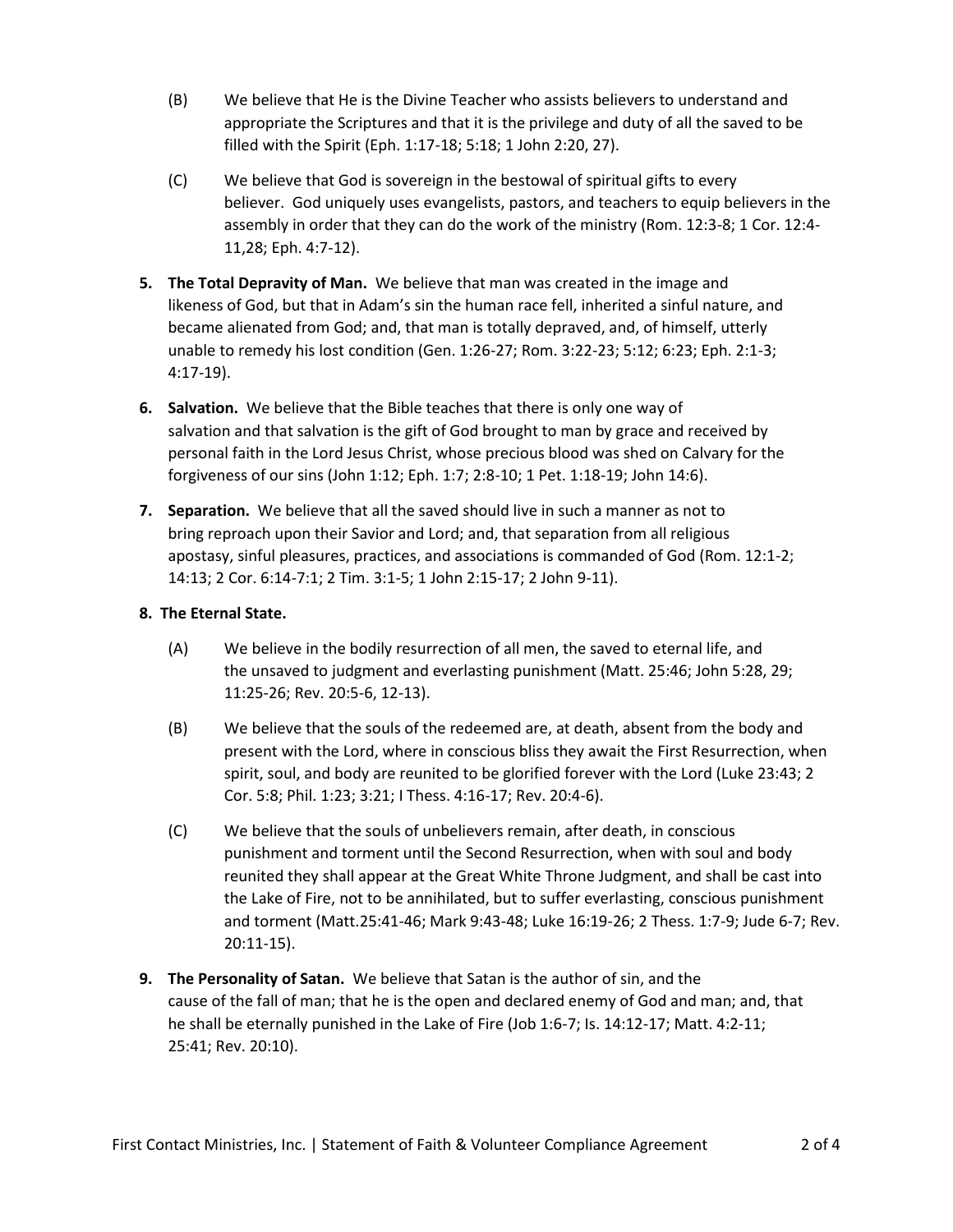#### **10. Human Sexuality.**

- (A) We believe that God has commanded that no intimate sexual activity be engaged in outside of a marriage between one man and one woman. We believe that God disapproves of and forbids any attempt to alter one's gender by surgery or appearance. (Gen. 2:24; Gen. 19:5, 13; Gen. 26:8-9; Lev. 18:1-30; Rom. 1: 26-29; 1 Cor. 5:1; 6:9; 1 Thess. 4:1-8; Heb. 13:4).
- (B) We believe that the biblical definition of marriage is the covenantal joining of one man and one woman (Gen. 2:24; Rom. 7:2; 1 Cor. 7:10; Eph. 5:22-23).
- **11. Missions.** We believe that God has given all believers a great commission to proclaim the Gospel to all nations so that there might be a great multitude from every nation, tribe, ethnic group, and language group who believe on the Lord Jesus Christ. As ambassadors of Christ we must use all available means to go to the foreign nations and not wait for them to come to us (Matt. 28:19-20; Mark 16:15; Luke 24:46-48; John 20:21; Acts 1:8; 2 Cor. 5:20).
- **12. Lawsuits Between Believers**. We believe that Christians are prohibited from bringing civil lawsuits against other Christians or the church to resolve personal disputes. We believe the church possesses all the resources necessary to resolve personal disputes between members. We do believe, however, that a Christian may seek compensation for injuries from another Christian's insurance company as long as the claim is pursued without malice or slander. (1 Cor. 6:1-8; Eph. 4:31-32).
- **13. This Statement of Faith does not exhaust the extent of our faith. The Bible itself is the sole and final source of all that we believe. We do believe, however, that the foregoing Statement of Faith accurately represents the teaching of the Bible, and, therefore, is binding upon all Directors, employees, and volunteers of the Ministry.**

## **Doctrinal Protection Policy**

# **First Contact Ministries continues in its commitment to its Statement of Faith, which embodies the non-negotiable and historic beliefs of evangelical Christians.**

Within the community of evangelical believers various distinctives exist which do not prevent our fellowship in the Lord and our effectiveness as evangelists.

We therefore resolve that First Contact Ministries' workers are qualified by their unreserved commitment to First Contact Ministries' Statement of Faith and their further commitment in all First Contact Ministries activities to refrain from teaching or otherwise advocating doctrinal distinctives either contrary to or in addition to the Statement of Faith.